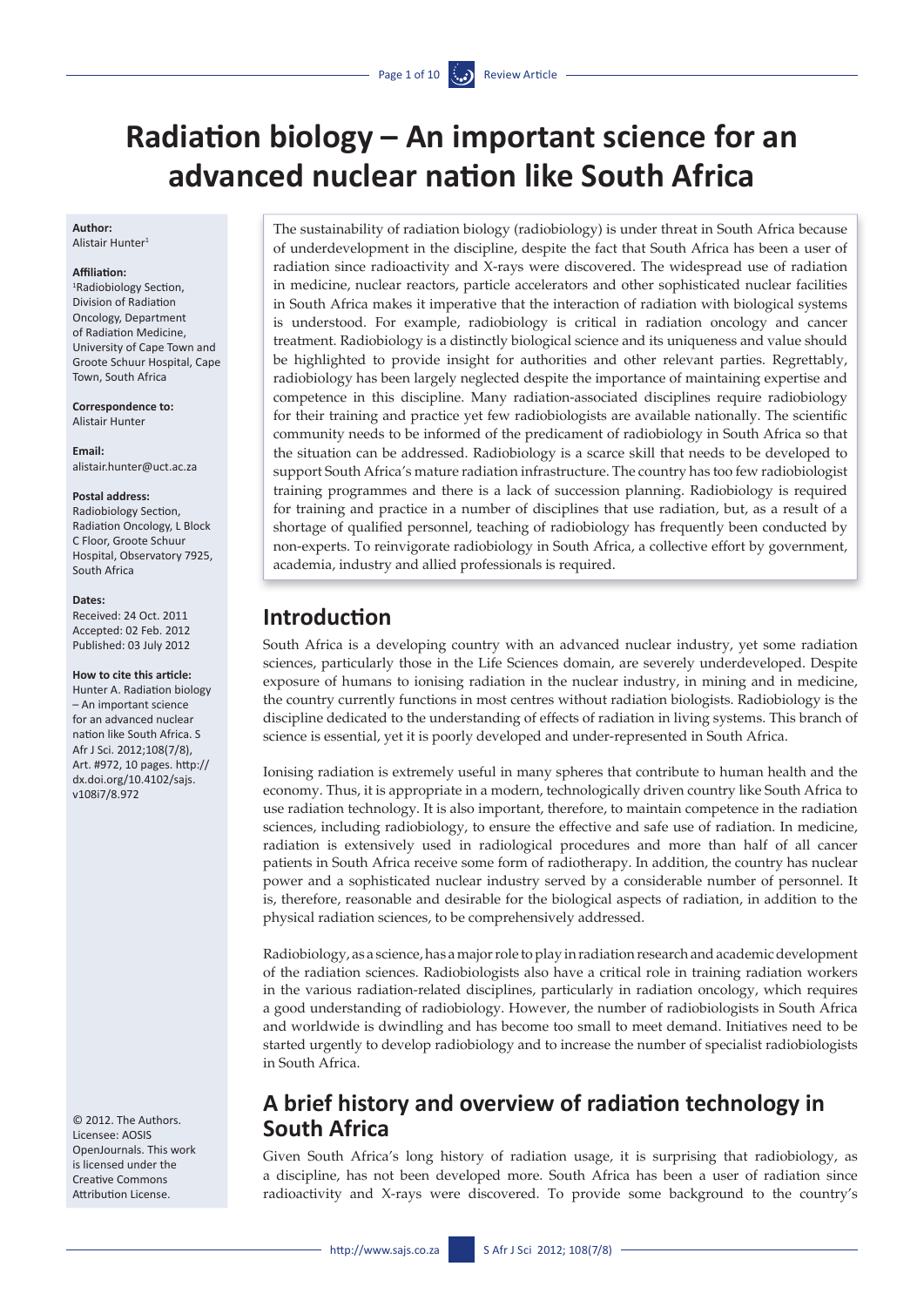experience with radiation spanning more than a century, an overview of radiation usage in South Africa is provided. The geographical locations of some of the major centres mentioned are shown in Figure 1.

### **Radiation medicine**

Within a year of the discovery of X-rays in 1895 by German physicist Wilhelm Conrad Röntgen, basic X-ray apparatus was being operated in South Africa.<sup>1</sup> During the Anglo-Boer War (1899–1902), several X-ray units were in service in the country, $2$  putting the nation at the forefront of medical diagnostic radiation usage at the time.

It was soon discovered that X-rays could induce biological effects in tissue and it was not long before their application in the treatment of cancer became apparent. South Africa, once again, was quick to absorb the new technology and radium tubes were imported for this purpose as early as 1904.3 In addition to radium treatments, X-ray machines were developed specifically for radiotherapy. Initial limitations were as a result of poor beam penetration into the body with the result that only superficial tumours could be treated effectively. After many years of use of these poorly penetrating X-ray machines, which often yielded severe skin reactions, the first megavoltage therapy units were introduced. These higher energy machines allowed effective treatment of deep-seated tumours. Cobalt units for radiotherapy were installed in South African radiotherapy departments in the late  $1950s$ ,<sup>3</sup> less than 10 years after the first cobalt treatments, which were delivered in Canada in 1951.4 Subsequently, linear accelerators were introduced in South Africa in the 1970s.<sup>3</sup> Today, IMRT (Intensity Modulated Radiotherapy) is common, with some centres now using the most modern image-guided radiotherapy equipment.



*Source*: Map background courtesy of Daniel Dalet and d-maps [\(http://d-maps.com/carte.](http://d-maps.com/carte.php?lib=south_africa_map&num_car=11688&lang=en) [php?lib=south\\_africa\\_map&num\\_car=11688&lang=en](http://d-maps.com/carte.php?lib=south_africa_map&num_car=11688&lang=en)) CPT, Cape Town; BFN, Bloemfontein; JHB, Johannesburg; PTA, Pretoria; EL, East London; PE, Port Elizabeth; DBN, Durban; POL, Polokwane. R, presence of radiobiology.

FIGURE 1: Location of centres of radiobiology within the South African radiation landscape.

Specialised radioactive implant treatments (brachytherapy) for specific sites including prostate, breast, eye and gynaecological tumours are also commonly employed.

Several particle accelerators have been developed in the country over the past 50 years and a number of cyclotrons are now in operation. The 1980s saw the development of particle radiotherapy at Faure near Cape Town with the building of the cyclotron at the National Accelerator Centre, now called the iThemba Laboratory for Accelerator-Based Sciences (iThemba LABS). Neutron and proton particle beams are available at this facility for treatment of cancer patients. In addition, research in several radiation sciences, including radiobiology, as well as isotope production, are undertaken at iThemba LABS.

Each stage of the evolution of diagnostic radiology and radiotherapy has appeared in South Africa since the discovery of X-rays and radioactivity, with well-developed infrastructure now present in all main centres. Nuclear medicine is no exception. Nuclear medicine was first conducted in South Africa in 1948 in Pretoria using imported isotopes,<sup>5</sup> and local accelerator-produced nuclides have been produced since 1955.<sup>5</sup> Both SPECT (single photon emission computed tomography) and PET (positron emission tomography) imaging and hybrid imaging techniques, as well as therapeutic nuclear medicine, are now available in major South African cities.

When considering radiobiological effects in humans, medical radiation is by far the largest contributor to radiation exposure from human made sources.<sup>6</sup> Radiotherapy is a mainstay of cancer treatment with more than half of all South African cancer patients requiring some form of radiotherapy during their treatment.7 Whilst radiotherapy delivers large cytotoxic doses of radiation to individuals during tumour treatment, imaging using ionising radiation is the fastest growing source of radiation exposure<sup>8</sup> and population risk. Notably, CT (computed tomography) scanning, notwithstanding its great benefits to diagnosis, is one of the major contributors to radiation dose and its associated carcinogenic risk to the population at large.<sup>8</sup> The invention of the CT scan was remarkably a South African contribution to medical imaging. The South African radiation scientist Allan Cormack, was awarded the Nobel Prize for Physiology or Medicine, together with Godfrey Hounsfield, in 1979 for conception of the CT scanner. The original concept was developed by Cormack while working at the University of Cape Town at Groote Schuur Hospital.9

### **Nuclear industry**

South Africa has an established nuclear industry, which is strong in the radiation physics and nuclear engineering sciences in terms of training and professionals in service, but also suffers from a lack of development in radiobiology. Nevertheless, the local nuclear industry has an interesting history, which in many ways has mirrored international developments as South Africa's radiation technology has progressed with advances in global knowledge.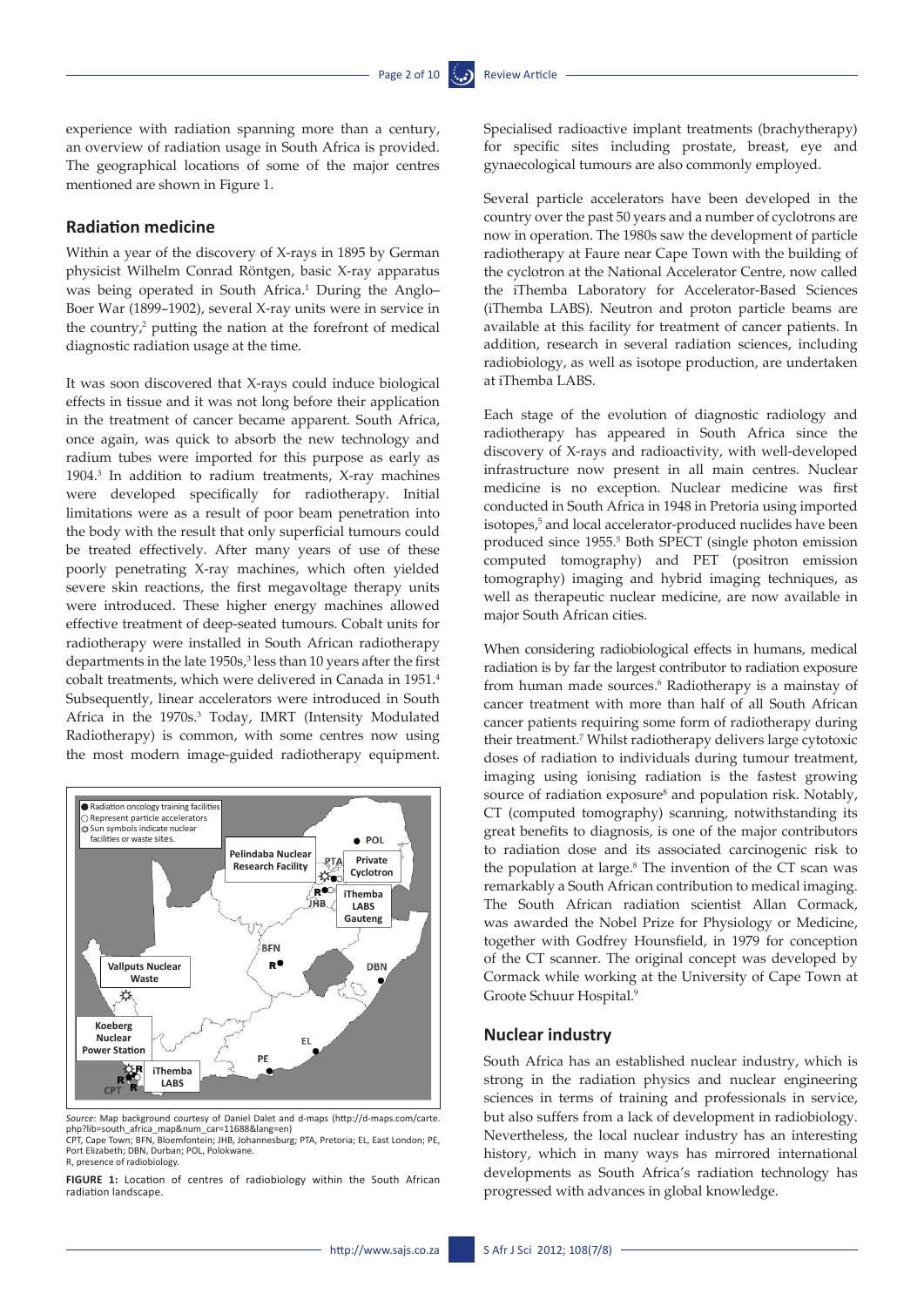South Africa's nuclear industry originated in the 1940s with the creation of the Uranium Committee, and then later the Atomic Energy Board, and has been evolving and developing until the present day. South Africa's nuclear weapons programme was developed under the apartheid government during the 1970s and then voluntarily dismantled in the 1990s.10 In 1999, a parastatal, the Nuclear Energy Corporation of South Africa (NECSA), was instituted. Its role is to undertake research and development of peaceful uses of nuclear energy and radiation science and to process nuclear material.10 NECSA operates the Safari-1 nuclear research reactor at Pelindaba, which is situated approximately 30 km west of Pretoria (Figure 1). The Vaalputs nuclear waste site situated approximately 600 km north of Cape Town (Figure 1) is also managed by NECSA.<sup>11</sup> NECSA's subsidiary, NTP Radioisotopes, is a leading international supplier of radioisotopes and radiopharmaceuticals. They are currently the world's largest supplier of molybdenum-99,<sup>10</sup> a precursor of technecium-99, which is used extensively in nuclear medicine departments around the world.

South Africa also uses nuclear fuel as a source of energy. Approximately 5% of the country's electricity comes from nuclear power<sup>10</sup> generated at the Koeberg Nuclear Power station near Cape Town (Figure 1), which has been in operation since 1985. There are plans for additional power reactors in the country.12

### **Other sources of radiation**

Mining, which has played a significant role in the South African economy for over 100 years, is a notable source of radiation exposure because of the radioactive materials found in the earth. South Africa is a major producer of uranium, which is largely a by-product of gold and copper mining. As a result, radioactivity in and around mines is often considerable. Indeed, radiation from mining operations may have an impact on the health of mine workers and others exposed to mine waste.<sup>13</sup> As a consequence, the mining industry, which is a major employer, has been acutely aware of radiation hazards and the management thereof, and thus has had a large vested interest in radiation protection. As a result of mining operations, human exposure from radioactive mine waste dumps requires monitoring. Monitoring is one of the roles of the National Nuclear Regulator. A recent report in local newspapers described how radioactivity levels of mine dumps in certain areas adjacent to human populations in Gauteng may approach levels similar to those found at Chernobyl.<sup>14</sup>

# **Overview of radiobiology as a discipline**

### **Radiobiology – A distinctly biological science**

Whilst radiobiology may sometimes be associated with radiation protection and monitoring, radiobiology is a distinctly *biological* science that seeks to understand the specific interactions of radiation with living systems, while borrowing from cell and cancer biology, physiology and, more recently, molecular biology. Radiation has been present since life began and mammalian cells have developed certain capacities to respond and adapt to radiation through damage response cascades, which depend critically on dose rate and how the radiation is fractionated. Although cellular radiation responses resemble the effects of genotoxic drugs, radiation effects in living systems are complex biological processes that are uniquely affected by temporal and spatial factors.

### **Major applications of radiobiology**

In general, radiobiology has two major applications where it is essential that intellectual capital be maintained, (1) the understanding and management of radiobiological risks to human populations and (2) the use of radiotherapy in the treatment of cancer.

#### **Radiobiological risks**

The benefits of radiation are well known but radiation usage carries risks. Radiation exposure increases the chance of developing cancer and may induce genetic effects. Both are radiobiological consequences that need to be understood and minimised. In addition, risks to special groups, such as pregnant women and children, have to be considered. Developing tissues and immature organisms tend to be more radiosensitive. For example, the foetus is particularly sensitive to radiation during the first trimester of pregnancy and thus it is important to limit doses during this critical period. Children are more radiosensitive than adults and, therefore, may be at greater risk of radiation effects.

While limits for radiation exposure are prescribed, no exposure is completely safe and there is still some radiobiological uncertainty regarding human response to low doses of radiation. There is good evidence for a doseeffect relationship in the high dose region but it is necessary to extrapolate to estimate the risks at lower dose levels. Thus, there is some doubt as to the true relationship between low doses and the induction of biological effects. Several extrapolation models have been proposed, including the simple linear, the super-linear, linear quadratic and the hormesis models, as well as the possibility of a threshold below which no risk exists.15 The linear no threshold model is often adopted by regulatory bodies in the interests of conservatism when defining radiation dose limits for human exposure. However, there is much debate as to the most appropriate models to use.16 It is often assumed that any dose, no matter how small, carries some risk.

On an individual basis, risk from low-dose exposure may often be considered negligible but, when compounded for human populations, may contribute significantly to the number of radiation-induced cancers and genetic effects in the population at large and thus become a public health issue.

Whilst extensive use of medical radiation contributes to significant population exposures in everyday life, radiation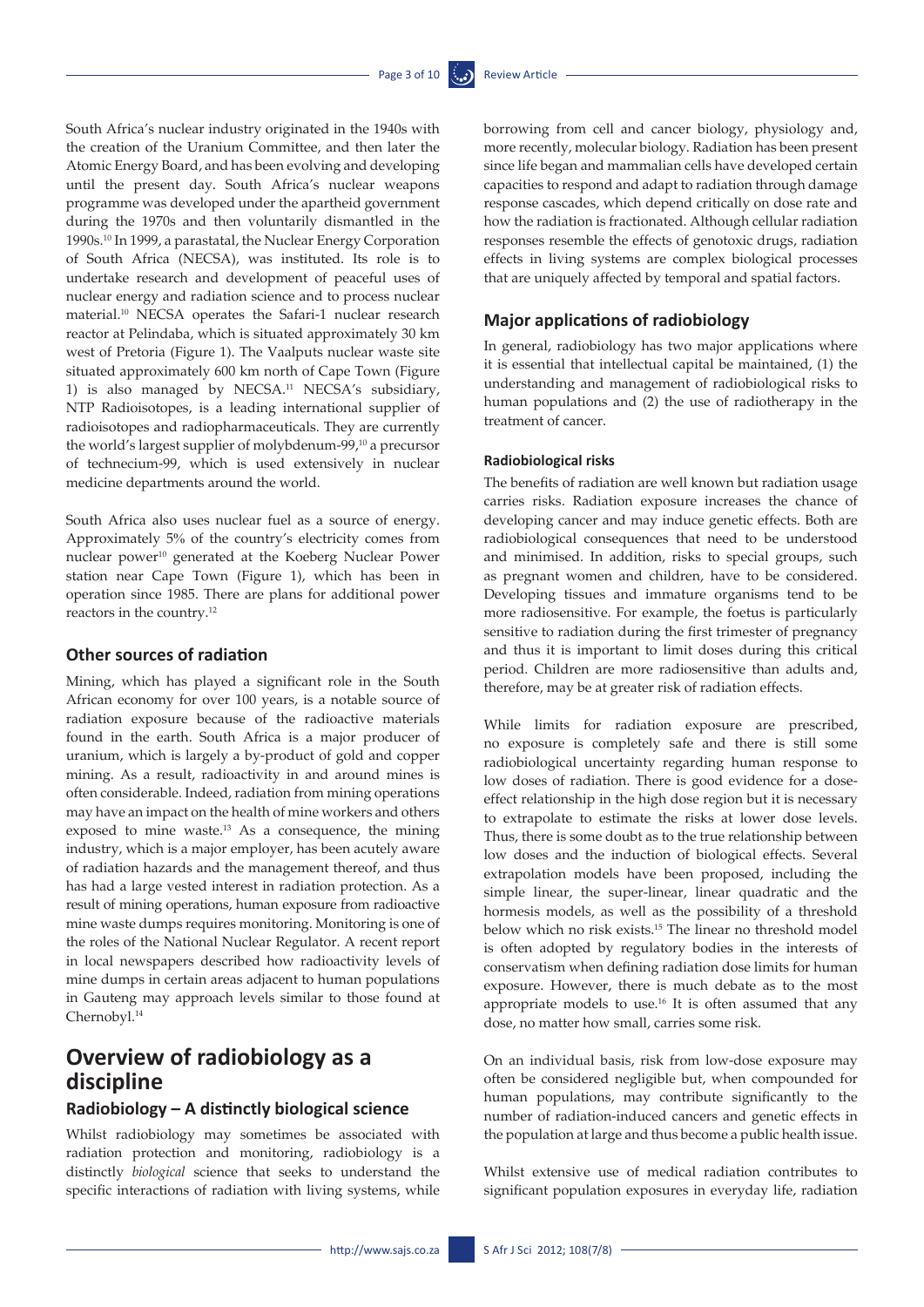can also affect human lives in times of accidental exposure or during natural disasters. The 2011 tsunami disaster at the Fukushima nuclear power station in Japan has highlighted the need for radiation preparedness and an understanding of the biological consequences of radiation. With extensive use of radiation, despite extensive safety measures being in place, accidents can and do happen. Recently, in South Africa, 91 workers at Koeberg nuclear power station were contaminated with radioactive material whilst performing maintenance.17 Fortunately, the exposure levels were fairly low but such incidents do highlight the need for radiobiological collaboration in radiation safety planning, assessment and response to radiation accidents.

#### **Radiotherapy**

It is important to maintain expertise in the fundamental sciences of radiation oncology in order to preserve intellectual capacity and effectiveness in this area. Radiobiological effects induced by radiotherapy need to be understood and modified for the benefit of cancer patients. Radiotherapy for cancer exploits radiobiological principles to create a therapeutic advantage, that is, to maximise the amount of tumour damage whilst minimising the amount of healthy tissue affected. A sound knowledge of radiobiology should thus be a prerequisite for anyone working in radiotherapy.

Radiobiology is important for radiation oncology research and practice. A detailed discussion of research areas in radiobiology is beyond the scope of this article, but an overview is provided in Table 1. Subjects range from the basic interactions of radiation with cells and tissues to the applied use of radiotherapy in the treatment of cancer.

# **Radiobiology in South Africa**

Some South African scientists who have made significant contributions to radiobiology internationally are featured in Box 1.

# **Development opportunities for radiobiology in South Africa**

Research, training and service in radiobiology have great potential for development in South Africa. Each of these aspects is important for the country to develop expertise for support of South Africa's significant radiation establishment. There are many aspects of radiobiology in South Africa that make it both challenging and unique. While many specifically South African problems can be addressed, many issues in radiobiology are universal and it is important to encourage research into diverse areas.

With the increasing burden in Africa of non-communicable diseases such as cancer, radiotherapy will become increasingly relevant. It is thus important that some resources are directed towards South Africa's own unique problems in this area. For example, compared with the developed world, many cancer patients in South Africa are diagnosed with advanced tumours, which may present particular

**TABLE 1:** Overview of key areas of research in radiobiology – the science that studies the effects of ionising radiation on living systems.

| <b>Topics in radiobiology</b>     | Key areas of research                                                                                                                 |
|-----------------------------------|---------------------------------------------------------------------------------------------------------------------------------------|
| Radiation damage response         | Apoptosis resistance in tumours,<br>radiosensitivity, <sup>58</sup> bystander effects <sup>59</sup>                                   |
| Fractionation and tumour kinetics | Tumour repopulation, <sup>60</sup> fraction size                                                                                      |
| Normal tissue tolerance           | Tissue kinetics and architecture, volume<br>effects                                                                                   |
| Biological equivalence estimation | Modelling, treatment design, treatment<br>alteration and errors                                                                       |
| Stem cells                        | Tumour <sup>6162</sup> and normal fissue <sup>63</sup>                                                                                |
| Tumour microenvironment           | Blood supply, hypoxia-induced<br>radioresistance, general therapeutic<br>resistance                                                   |
| <b>Functional imaging</b>         | Tumour microregions <sup>64</sup> (hypoxia, 65<br>metabolism, <sup>66</sup> proliferation, <sup>67</sup> angiogenesis <sup>68</sup> ) |
| Tumour metabolism                 | Glycolytic phenotype of tumours, <sup>69</sup> metabolic<br>targeting <sup>70</sup>                                                   |
| Tumour-specific markers           | Tumour-specific antibodies, <sup>71</sup><br>radioimmunotherapy                                                                       |
| Chemical modifiers                | Radiosensitisers and radioprotectors                                                                                                  |
| Radiation modality                | Radiobiological properties of different<br>radiation modalities                                                                       |
| Predictive testing                | Biology-based treatments                                                                                                              |
| HIV and radiosensitivity          | Enhanced radiosensitivity of HIV-infected<br>persons <sup>19</sup>                                                                    |
| <b>Biological dosimetry</b>       | Cytogenetic damage from accidental<br>radiation exposure <sup>72</sup>                                                                |
| Insect control                    | Malaria, <sup>73</sup> agriculture                                                                                                    |
| Radiation carcinogenesis          | Radiation medicine, <sup>74</sup> radiation protection                                                                                |

Note: Please see the full reference list of the article, Hunter A. Radiation biology important science for an advanced nuclear nation like South Africa. S Afr J Sci. 2012;108(5/6), Art. #972, 10 pages. [http://dx.doi.org/10.4102/sajs.v108i5/6.9](http://dx.doi.org/10.4102/sajs.v108i5/6.)72, for more information.

**BOX 1:** South Africans who have made a significant international contribution to radiobiology.

#### **Lionel Cohen (1918–1999)**

In the 1950s, Lionel Cohen, of the University of the Witwatersrand, conducted important early radiobiological experiments at the Experimental Oncology<br>Laboratory at Johannesburg Hospital<sup>52</sup> to define the relationship between<br>fractionation and total dose for an isoeffect after radiotherapy, as well laboratory studies on radiosensitivity. He went on to have a distinguished career in the USA, later heading up the experimental neutron radiotherapy programme<br>at the Fermilab clinical therapy facility near Chicago.<sup>53</sup>

#### **Tikvah Alper (1909–1995)**

Tikvah Alper<sup>54</sup> was born in Cape Town and educated at the University of Cape Town, obtaining her degree in 1929. Alper had an outstanding career in radiobiology, working at the Gray Laboratory of the Hammersmith Hospital in London and at Cambridge with Douglas Lea, who had demonstrated in 1930 the<br>first ever radiation survival curves for bacteria. Early in Alper's career, having<br>demonstrated her abilities, she was made head of Biophysics at t African National Physics Laboratory but was forced to leave in 1951 because of her outspoken opposition to apartheid. Thereafter, she immigrated to the UK and pursued an illustrious career in radiobiology, serving time at, and later becoming director of, the MRC Experimental Radiopathology Research Unit at Hammersmith Hospital in London. Drawing on her considerable experience, she wrote the classic radiobiology text, *Cellular Radiobiology.*<sup>55</sup> Her greatest fame, however, stemmed from her work in 1960 in which she irradiated scrapie – which is responsible for bovine spongiform encephalopathy or 'mad cow disease'. On the basis of her findings, she hypothesised in a letter to *Nature* that the infectious agent was not composed of nucleic acid.<sup>56</sup> Only in the 1980s was the infectious agent characterised and shown to be a prion.

#### **Dudley Goodhead**

Dudley Goodhead, who was also born and educated in South Africa, was awarded the 15th Gray Medal in August 2011 for his outstanding contributions to the field<br>of basic radiation science.<sup>57</sup> Originally trained as a physicist, he soon 'saw the light' and moved into radiobiology where he made significant contributions to the understanding of radiation track structure and its implications for radiobiological effects. He was Director of the Medical Research Council's Radiation and Genome Stability Unit at Harwell, UK and has also served on several renowned international committees that assess radiation risks. In 2002, he was awarded the OBE for services to medical research in the UK.

Note: Please see the full reference list of the article, Hunter A. Radiation biology – An important science for an advanced nuclear nation like South Africa. S Afr J Sci. 2012;108(5/6),<br>Art. #972, 10 pages. [http://dx.doi.org/10.4102/sajs.v108i5/6.9](http://dx.doi.org/10.4102/sajs.v108i5/6.)72, for more information.

radiobiological challenges. In addition, South Africa's burden of infectious agents, such as HIV and human papillomavirus, may influence patient susceptibility to disease and response to therapy.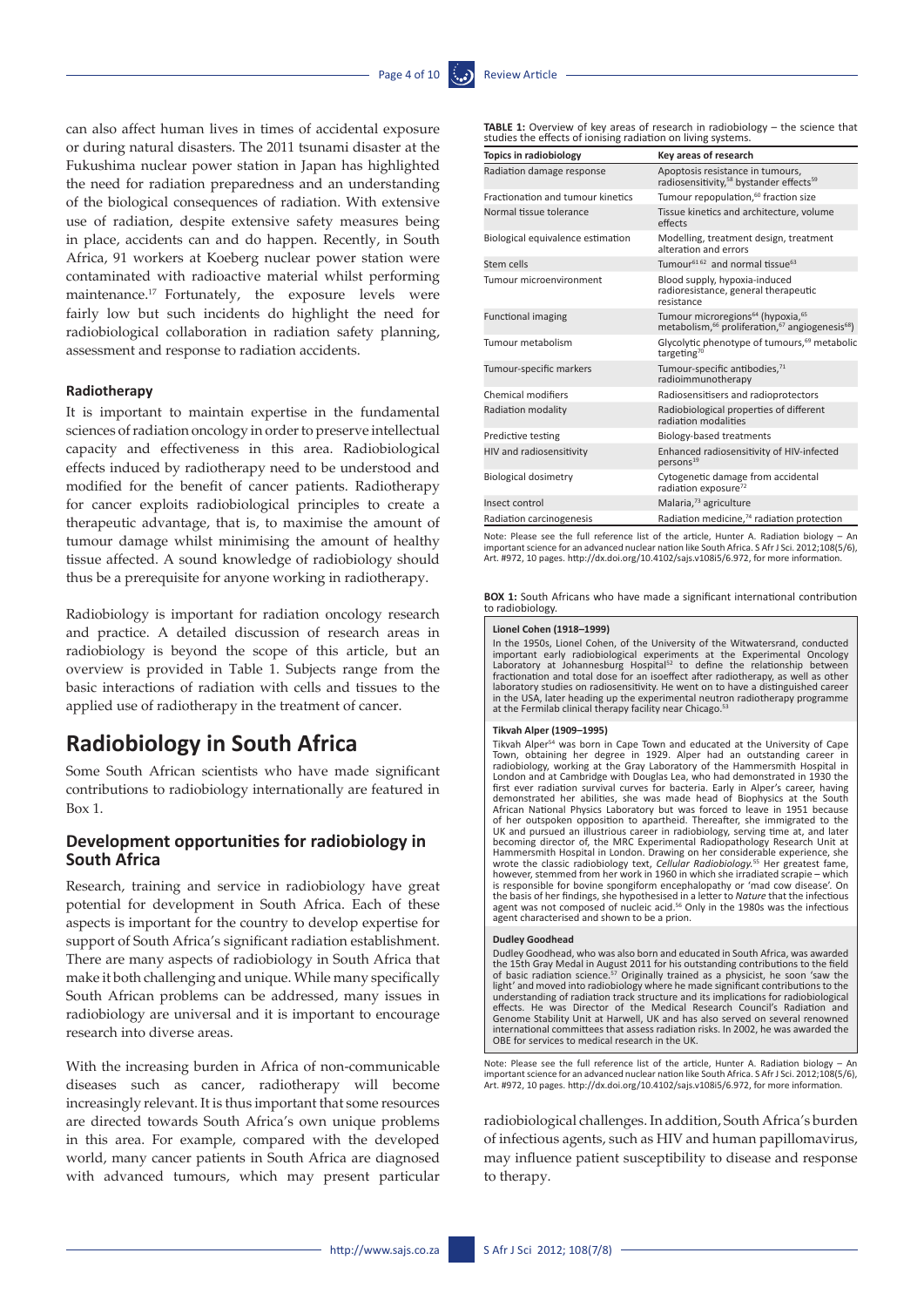An understanding of the radiobiology of HIV and HIVinfected individuals is an area that presents an opportunity to make a contribution to the treatment of South Africans and others, particularly in Africa, who also are significantly affected by HIV. The high incidence of people with HIV (approximately 5.5 million South Africans in 200918) means that many people in the country that are exposed to radiation also carry HIV, which has been reported to affect radiosensitivity.<sup>19</sup> Many people are also receiving antiretroviral therapy, which extends the lives of HIVinfected people, but which may also influence their radiation sensitivity. The implications for public health and radiation therapy are potentially large, as most radiation guidelines are based on international evidence-based protocols that were developed in populations that are largely free of HIV.

Another challenge facing radiobiologists in South Africa concerns radiobiology services in clinical radiotherapy departments. Radiobiologists can provide valuable input into treatment design and modification, as well as advice in a range of scientific aspects of clinical radiobiology. For example, treatment delays and interruptions frequently occur in South African radiation oncology centres. Long treatment waiting lists, poor patient compliance and interruptions for medical reasons as well as machine breakdown may compromise the success of radiotherapy, because extended treatments may allow, and even stimulate, tumour cell proliferation. Radiobiologists can provide solutions that compensate for treatment gaps and give advice about treatment protocols and tissue reactions. However, few South African radiation oncology departments have access to radiobiologists. Clinical radiobiology is a key area for development in South Africa, as well as in neighbouring states, where radiation oncology is expanding.

# **The importance of developing scientific competence in radiobiology**

As with any discipline, experts are an important part of a nation's economy and welfare. It is therefore imperative that expertise in radiation science, including radiobiology, is developed and nurtured. The ability to make informed decisions, weigh up risks and design new approaches requires a certain level of sophistication, especially when it comes to radiation.

It would seem logical, given South Africa's large radiation infrastructure, that there should be significant resources channelled into radiobiology as a basic science. The major universities should support radiobiology programmes to develop and maintain intellectual competence in the discipline. Yet this has not been the case. To some extent, radiobiology remains an orphan discipline which has failed to achieve a critical mass, yet is of immense relevance to a modern radiation-consuming society like South Africa. The number of radiobiologists currently employed in South Africa is at a critical level (Table 2) with approximately half within 10 years of retirement. This situation is unsustainable and needs to be addressed urgently.

The introduction of radiobiology sections in radiation oncology departments in the Western Cape Province during the 1980s was associated with the interest in particle radiotherapy at the then National Accelerator Centre at Faure. This initiation of activity in radiobiology was the beginning of a productive period in South African radiobiology history. Radiobiologists from Groote Schuur and Tygerberg Hospitals and the National Accelerator Centre undertook biological calibration experiments and conducted scientific investigations using the latest techniques, which contributed to the clinical utilisation and better understanding of these novel radiation modalities.20,21,22,23,24,25

Research and teaching activities were cultivated and, up until 2002, the radiobiological momentum produced over 20 postgraduate degrees from Stellenbosch University and the University of Cape Town, but none have been produced since. During this period, both of these institutions made significant international research contributions to the radiobiology of photons (X-rays and gamma rays) and published notable studies in areas such as dose-modifying drugs,<sup>26,27</sup> repair,<sup>28,29</sup> the oxygen effect,<sup>30,31,32,33,34,35</sup> metabolic modulation,<sup>36</sup> damage response<sup>37,38,39</sup> and biological dosimetry.<sup>40</sup>

Regrettably, after 2000, the cutting of posts and poor prospects for graduates resulted in a sharp decline in radiobiology studies. The three once-thriving laboratories at Groote Schuur Hospital, Tygerberg Hospital and iThemba LABS continue with a much reduced capacity of only five remaining staff members.

Having described a once-vibrant era in radiobiology in the Western Cape followed by a period of contraction, it is fair to state that radiobiology has never been prominent in other regions of the country. Thus, despite pockets of activity nationally, radiobiology has not been well represented in South Africa as a whole. There are, as far as can be determined, no radiobiologists in any other African country.

It is important for South Africa to have scientists and other academics who are active in radiobiology and who can advise on matters pertaining to biological and health effects of radiation. As a scientific discipline, radiobiology both

| Centre                                                                    | Number of<br>radiation<br>biologists | Postgraduates<br>in training | Radiobiology<br>research |
|---------------------------------------------------------------------------|--------------------------------------|------------------------------|--------------------------|
| University of Cape Town/<br>Groote Schuur Hospital†                       | $\overline{2}$                       | $\overline{2}$               | Yes                      |
| Stellenbosch University/<br><b>Tygerberg Hospital</b>                     | 1                                    | $\Omega$                     | Yes                      |
| iThemba LABS<br>(National Research Foundation)                            | 1                                    | $\mathbf{1}$                 | Yes                      |
| University of the Witwatersrand/<br>CM Johannesburg Academic<br>Hospital: | 1                                    | 3                            | Yes                      |
| University of the Free State/<br>National Hospital                        | 1                                    | 0                            | <b>No</b>                |
| University of the Western Cape                                            | 0                                    | 0                            | Yes                      |

†, Clinical radiobiologists in South Africa are found only at Groote Schuur Hospital, Cape

Town. ‡, The radiobiologist at the University of the Witwatersrand is supported by iThemba LABS.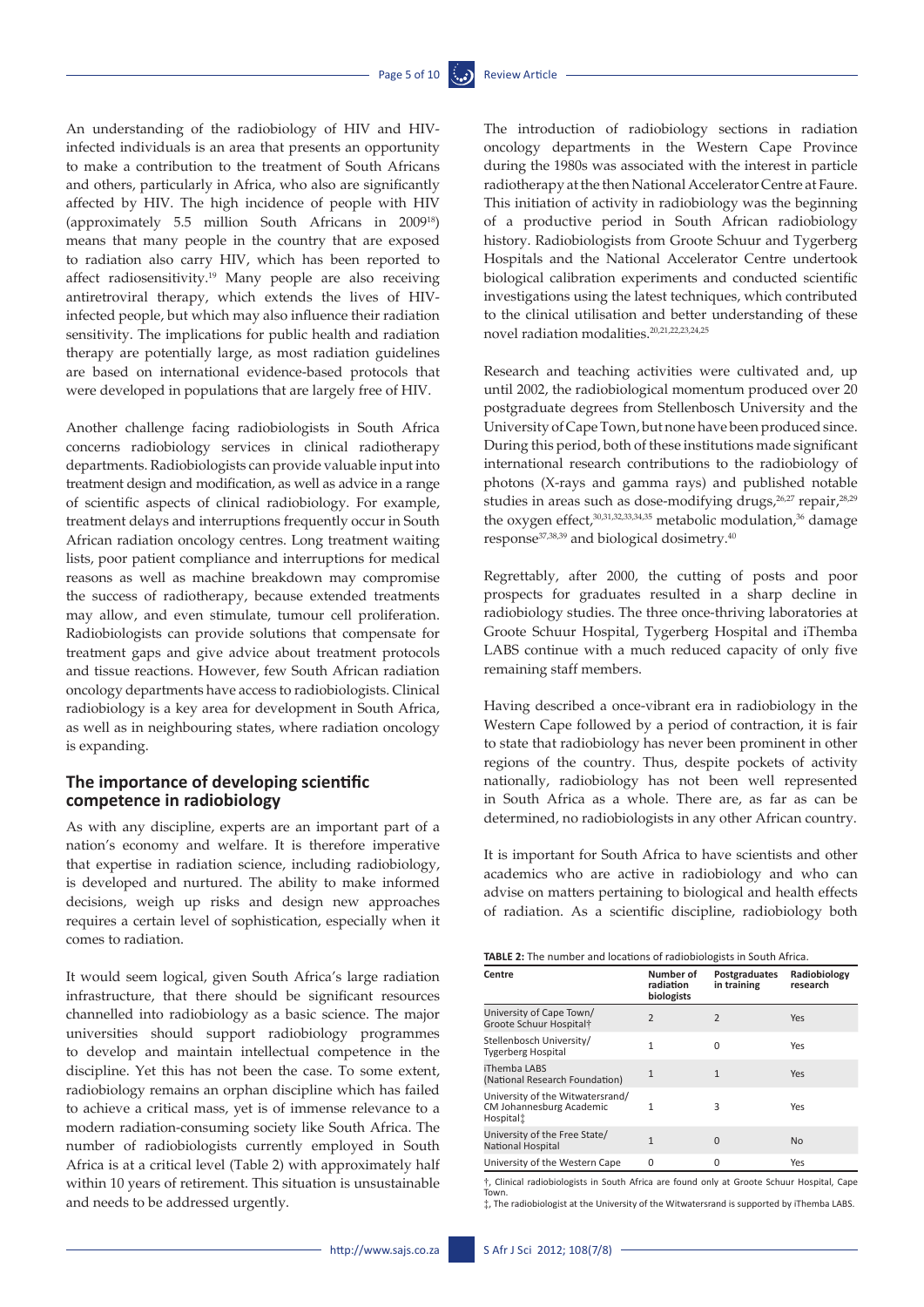complements and draws from radiation oncology practice and research. Therefore, whilst radiobiology can exist as a science in its own right, its traditional partner has been cancer therapy, and, consequently, this is where it has found its main niche. An example of such a partnership is evident at Groote Schuur Hospital in Cape Town, where the Radiobiology Section is an integral part of the Department of Radiation Oncology.

Although radiation oncologists study radiobiology during their training, it is important to maintain appropriate depth and expertise in the subject, which can only be properly achieved through maintaining a strong specialist radiobiology presence in radiation oncology departments around the country. This importance is especially relevant for centres that provide radiation oncology training.

There are eight academic training centres for radiation oncology in the country (Figure 1) as well as an expanding private sector, which has grown significantly since the 1997 report of Levin and Goedhals<sup>3</sup> which gave an overview of radiation oncology in South Africa at that time. According to the International Atomic Energy Agency, there are 41 institutions within South Africa that offer radiotherapy.<sup>41</sup> However, despite the extensive therapeutic irradiation of patients, the number of radiobiologists in the country is fewer than 10 (Table 2).

The roles of radiobiology in teaching, research and service to radiation medicine have become a logical fit. In addition to the academic programmes for radiobiologist training (Table 3), radiobiology forms a mandatory part of the curricula of many of the radiation-associated disciplines (Table 4). However, at present, non-radiobiologists frequently teach the subject out of necessity. Research is an important part of any science and is crucial if scientists are to remain current and relevant in their fields. Radiobiology services within clinical departments have also become increasingly necessary, as paradigms for cancer treatment planning are changing. For example, treatments may be optimised by the application of radiobiological models that may be incorporated into treatment prescriptions – such as Normal Tissue Complication Probability and Tumour Cure Probability models. As mentioned previously, others not trained or conversant in radiobiological principles have been inappropriately tasked with advising clinicians. This situation is obviously undesirable. The role of the professional radiobiologist requires specific competencies, as recognised by the Health Professions Council of South Africa

**TABLE 3:** Training opportunities for radiobiologists in South Africa.

| Centre                          | Undergraduate course | <b>Honours</b> | <b>Masters</b> | <b>Doctorate</b> |
|---------------------------------|----------------------|----------------|----------------|------------------|
| University of Cape Town         |                      |                |                |                  |
| Stellenbosch University         |                      |                |                |                  |
| University of the Witwatersrand |                      |                |                |                  |
| University of the Free State    |                      |                |                |                  |

• present: - absent.

Although MSc and PhD research dissertations with a radiobiological topic can be conducted at each of the universities indicated, only the University of Cape Town offers degrees specifically in radiobiology. In South Africa, the BSc(Med)(Honours) in radiobiology is equivalent to a 4-year degree.

(HPCSA), which distinguishes radiation biology as a medical science profession. Radiobiology responsibilities should thus be undertaken by qualified professionals.

### **Training of radiobiologists**

Masters and doctoral studies in radiobiology are offered at the Universities of Cape Town (UCT), Stellenbosch and the Witwatersrand (Table 3). Students have generally been drawn from other disciplines in the Life Sciences. At UCT, an undergraduate course in radiobiology is offered for BSc students and a comprehensive BSc(Med)(Honours) programme in radiobiology is offered in the Faculty of Health Sciences. Entry into the BSc(Med)(Honours) programme requires a major subject in the biological or radiation sciences.

In order to conduct scientific work related to human health or to provide advice that may have an impact on medical decisions, radiobiologists are required to register with the HPCSA. Initial registration as a trainee, formal competence and experiential training are required before full registration and practice as a professional radiobiologist in the medical environment is permitted. Training centres need to be accredited for this role. At present, no radiobiology training centres are accredited by the HPCSA. However, radiobiologists recognise the need for establishing future training and accreditation facilities and this need is currently being addressed by the South African Radiobiology Society (SARS).

For interested parties, a basic syllabus in radiobiology has been compiled by the International Atomic Energy Agency.42

# **Training of radiation oncology registrars (residents)**

The training of radiation oncologists is perhaps one of the most crucial roles for radiobiologists. A sound knowledge of radiobiological principles is required to practise radiation oncology and, therefore, radiobiology is a major subject in the training programme of this speciality. (Radiobiology is part of the syllabi of all the radiation medicine specialities.) The College of Medicine of South Africa requires that candidates become proficient in radiobiology as part of their training to achieve their qualifications in radiation oncology, as is the case in other parts of the world.43 Zeman et al.44 recommended that a radiobiology programme, in order to satisfy the requirements of the US board exam, should comprise approximately 80% classic and clinical radiobiology and 20% molecular and cancer biology. This requirement is similar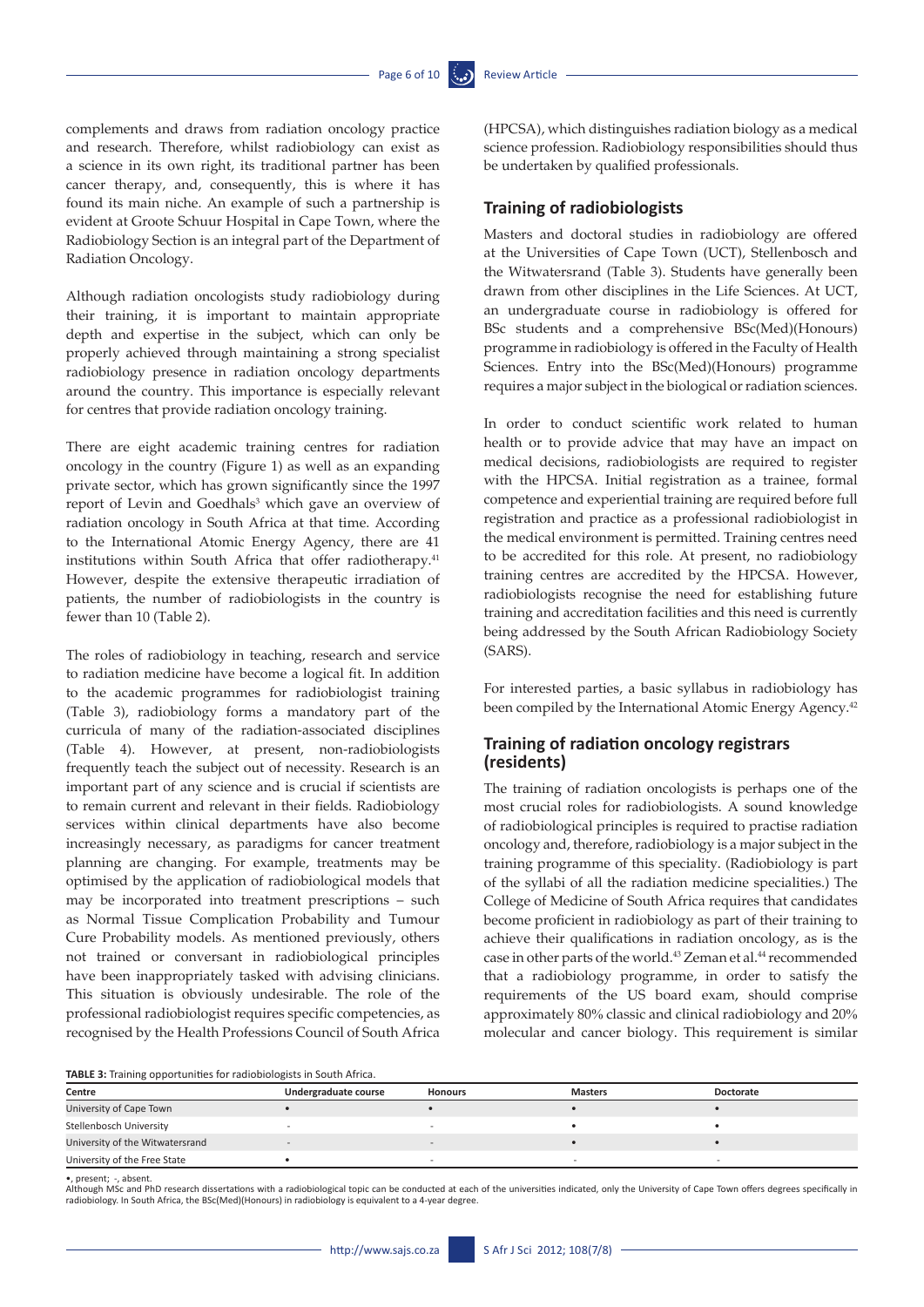**TABLE 4:** Overview of radiobiology training in South Africa.

| Radiation<br>biologist on<br>staff (Yes/No) | Academic courses including a radiobiology component |                             |                          |                          |                          |                          |                                  |                          |                          |
|---------------------------------------------|-----------------------------------------------------|-----------------------------|--------------------------|--------------------------|--------------------------|--------------------------|----------------------------------|--------------------------|--------------------------|
|                                             | <b>Radiation oncology</b>                           |                             | Nuclear medicine         |                          | Radiology                |                          | Radiation                        | Medical                  | Nuclear                  |
|                                             | Registrars                                          | Radiotherapy<br>technicians | Registrars               | Radiographers            | Registrars               | Radiographers            | protection and<br>health physics | physics                  | sciences                 |
| Yes                                         | $\bullet$                                           | $\overline{\phantom{a}}$    | $\bullet$                | $\overline{\phantom{a}}$ | $\bullet$                | $\overline{\phantom{a}}$ | $\overline{\phantom{a}}$         | From 2012                |                          |
| Yes                                         | $\bullet$                                           | $\overline{a}$              | $\bullet$                | $\sim$                   | $\bullet$                | $\overline{\phantom{a}}$ | $\overline{\phantom{a}}$         | $\overline{\phantom{a}}$ |                          |
| Yes                                         |                                                     | $\overline{\phantom{a}}$    | $\sim$                   | $\overline{\phantom{a}}$ | $\overline{\phantom{a}}$ | $\overline{\phantom{a}}$ | $\overline{\phantom{a}}$         | $\overline{\phantom{a}}$ | $\bullet$                |
| Yes                                         | $\bullet$                                           | $\sim$                      | $\bullet$                | $\sim$                   | $\bullet$                | $\overline{\phantom{a}}$ | $\overline{\phantom{a}}$         | $\bullet$                |                          |
| Yes                                         | $\bullet$                                           | $\sim$                      | $\bullet$                | $\sim$                   | $\bullet$                | $\overline{\phantom{a}}$ | $\bullet$                        | $\bullet$                |                          |
| No                                          | $\bullet$                                           | $\bullet$                   | $\bullet$                | $\sim$                   | $\bullet$                | $\overline{\phantom{a}}$ | $\overline{\phantom{a}}$         | $\overline{\phantom{a}}$ | $\overline{\phantom{a}}$ |
| No                                          | $\bullet$                                           | $\overline{\phantom{a}}$    | $\bullet$                | $\overline{\phantom{a}}$ | $\bullet$                | $\overline{\phantom{a}}$ | $\overline{\phantom{a}}$         | $\overline{\phantom{a}}$ |                          |
| Not                                         |                                                     | $\bullet$                   | $\overline{a}$           | $\overline{a}$           |                          | $\overline{\phantom{a}}$ |                                  |                          |                          |
| No                                          |                                                     | $\bullet$                   | $\sim$                   |                          |                          |                          |                                  |                          |                          |
| No                                          |                                                     | $\bullet$                   | $\overline{a}$           | $\overline{a}$           |                          | $\overline{\phantom{a}}$ |                                  | $\overline{\phantom{a}}$ |                          |
| No                                          |                                                     | $\bullet$                   | $\sim$                   |                          |                          |                          |                                  |                          |                          |
| No†                                         | $\overline{\phantom{0}}$                            | $\overline{\phantom{a}}$    | $\overline{\phantom{a}}$ | $\sim$                   | $\overline{\phantom{a}}$ | $\overline{\phantom{a}}$ | $\overline{\phantom{a}}$         | $\overline{\phantom{a}}$ | ٠                        |
| Not                                         |                                                     | $\overline{\phantom{a}}$    | $\overline{\phantom{a}}$ | $\overline{\phantom{a}}$ |                          | $\overline{\phantom{0}}$ | $\bullet$                        | $\overline{\phantom{a}}$ | $\bullet$                |
| No                                          | ٠                                                   | $\sim$                      | $\bullet$                | $\sim$                   | $\bullet$                | $\overline{\phantom{a}}$ | $\overline{\phantom{a}}$         | $\bullet$                | $\overline{\phantom{a}}$ |
| No                                          | $\bullet$                                           | $\sim$                      | $\sim$                   | $\sim$                   | $\bullet$                | $\overline{\phantom{a}}$ | $\overline{\phantom{a}}$         | $\overline{\phantom{a}}$ | $\overline{\phantom{a}}$ |

•, presence of specialist; -, absence of specialist.<br>†, Some centres, despite not having radiobiologists of their own, make use of those from other institutions. In many cases, however, radiobiology academic education is c radiobiologists.

to those in South Africa. In the USA, for accreditation of a radiation oncology training institution by the Accreditation Council for Graduate Medical Education, a comprehensive course in radiobiology is mandatory. In addition, the faculty must have a radiobiologist or cancer biologist who has a PhD on their staff to teach radiobiology and cancer biology, and who will provide a 'scholarly environment' for research and teaching.45 South Africa falls far short of these constraints in most radiation oncology training centres.

Several publications have addressed the issue of radiobiology training for radiation oncologists outside South Africa.46,47,48 In a recent survey by Rosenstein et al.<sup>49</sup>, several conclusions were reached, which may in some ways echo the South African experience. In the USA, there is an aging cohort of radiobiologists (with an average estimated age of 52), who are responsible for passing on radiobiology knowledge. There is a similar trend in South Africa, albeit with a much smaller cohort. It was also noted that there was a disturbing decrease in the proportion of educators specifically trained in radiobiology and that many responsible for teaching radiobiology were not adequately versed in radiation science – only approximately 30% of the group were trained as radiobiologists. Rosenstein et al.<sup>49</sup> recommended, on the basis of their findings, that radiobiology teaching resources be improved and they motivated for new radiobiology graduate programmes. Given that the situation is more extreme in South Africa, it follows that these recommendations should be equally relevant, if not more so, in this country.

While there is a place for short courses in radiobiology for registrars, short courses are not a substitute for proper teaching at the current training centres. Through necessity, because of the dearth of radiobiologists, short courses may be a stop-gap solution, but in the long term it is appropriate for academic centres to develop their own comprehensive radiobiology teaching platforms.

# **National plans for the advancement of radiobiology**

Having considered the significance and relevance of radiobiology, in light of South Africa's extensive current and past radiation usage, it is clear that failure to address radiobiology's status as a scarce skill is detrimental to the country's development. However, this failure can be rectified. In a modern and technologically proficient nation such as South Africa, the importance of radiobiology needs to be promoted and publicised. Not only will the development of radiobiology fulfil current needs, it will also enhance South Africa's capacity and relevance in radiation sciences. Development of radiobiology in South Africa should also contribute to development of the discipline in the rest of Africa, which, as far as can be determined, has no radiobiologists whatsoever. However, it is important for South Africa to 'get its own house in order' first. A significant effort at many levels will be required to stimulate radiobiology and put it on a firm footing. This transformation will require buy-in from government, science councils, universities and those in allied professions. New graduates in the science of radiobiology must be produced and positions for radiobiologists created for these graduates to fill. Recommended courses of action for stakeholders in radiobiology are presented in Table 5.

The national Department of Science and Technology, the Department of Health and the Department of Higher Education and Training have roles to play, as radiobiology is important in the realm of each. Provincial health departments should also play a critical role in the development of radiobiology, which is important in radiation medicine. Science councils, such as the National Research Foundation and Medical Research Council, should recognise the need to develop radiobiologists and help to support and grow the discipline. The Nuclear Technologies in Medicine and the Biosciences Initiative under NECSA has been implemented as a first step to assess the state of the science and to direct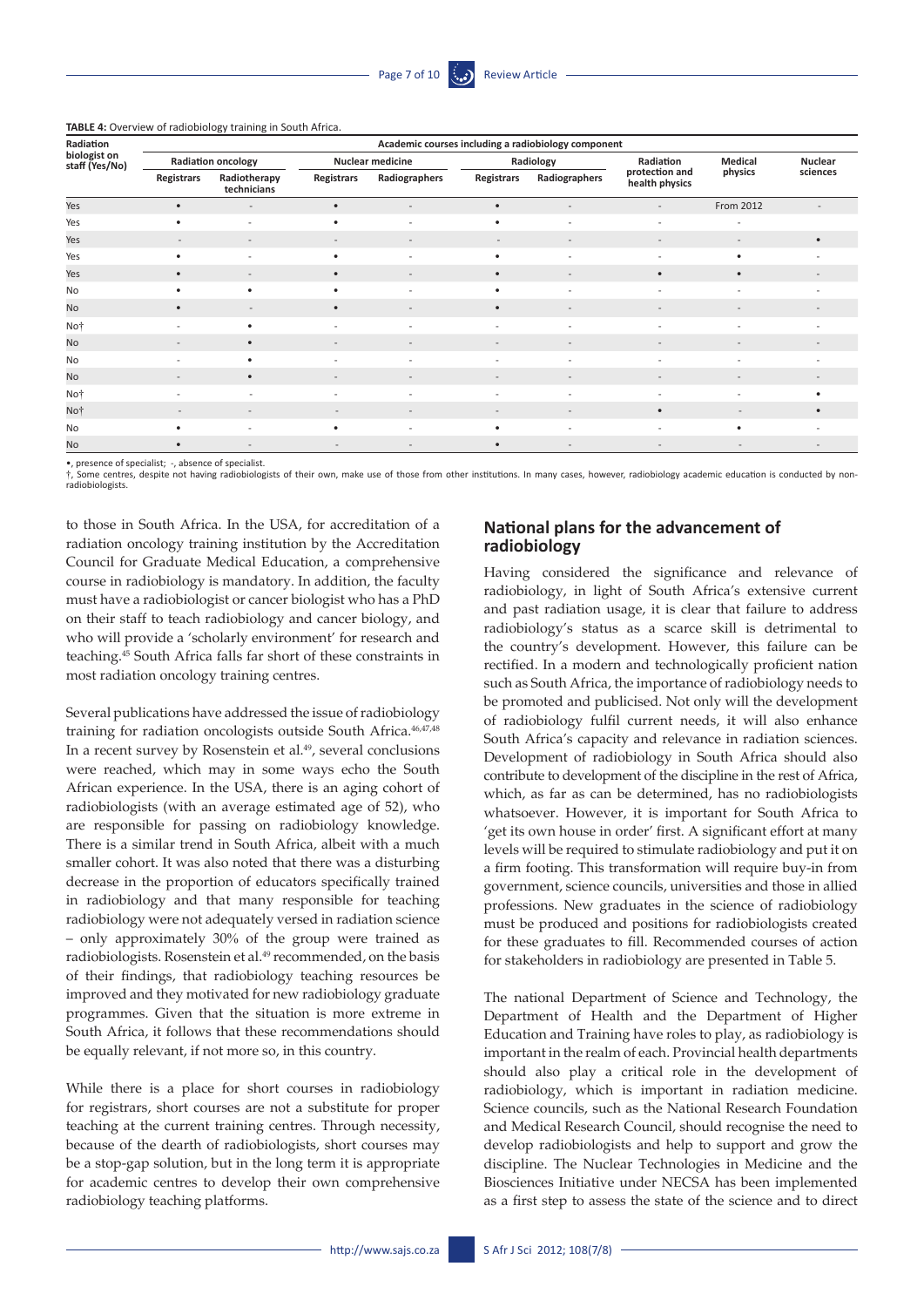#### **TABLE 5:** Recommended actions for stakeholders in radiobiology in South Africa.

| <b>Stakeholder</b>                                                                   | Suggested actions                                                                                                                                                                                                                  |
|--------------------------------------------------------------------------------------|------------------------------------------------------------------------------------------------------------------------------------------------------------------------------------------------------------------------------------|
| South African Radiobiology Society<br>(SARS)                                         | • Produce guidelines for radiobiology education, training and practice in South Africa<br>• Engage with other stakeholders to develop radiobiology<br>• Develop accreditation guidelines for HPCSA registration of radiobiologists |
| Health Professions Council of South                                                  | • Implement a mandatory requirement for radiation oncology training centres to have radiobiologists (or at least for radiobiology                                                                                                  |
| Africa (HPCSA)                                                                       | training to be undertaken by specialist radiobiologists) in order to be accredited as training centres                                                                                                                             |
| South African College of Medicine (CMSA)                                             | • Implement a mandatory requirement for radiobiologists to be on the academic staff at radiation oncology training centres to ensure                                                                                               |
| (College of Radiation Oncology)                                                      | appropriate training (competence in radiobiology is a requirement of current specialist training)                                                                                                                                  |
| Nuclear Energy Corporation of South                                                  | • Continue to support the Nuclear Technologies in Medicine and the Biosciences Initiative to address scarce skills in radiobiology in                                                                                              |
| Africa (NECSA)                                                                       | collaboration with SARS                                                                                                                                                                                                            |
| Universities (Science and Health                                                     | • Create and develop radiobiology curricula for education of radiobiologists and other radiation-associated disciplines                                                                                                            |
| Science Faculties)                                                                   | • Employ radiobiologists on faculty                                                                                                                                                                                                |
| Provincial governments<br>(Health departments and radiation<br>oncology departments) | • Employ radiobiologists in radiation oncology departments<br>• Create trainee positions in radiobiology                                                                                                                           |
| Central government<br>(DOH, DST, DOHET)                                              | • Include radiobiology in strategic reports and policy documents concerning health, science and technology, and higher education                                                                                                   |

DOH, Department of Health; DST, Department of Science and Technology; DOHET, Department of Higher Education and Training.

appropriate actions. However, resources have yet to be allocated to the challenging task of building a sustainable radiobiology infrastructure.

Universities need to embrace and promote radiobiology as an important academic discipline. Academic programmes must be created to train radiobiologists, create expertise and provide quality instruction in the subject for numerous other groups of radiation users. In order to do this, academic positions and laboratories must be created and research programmes initiated. It is reasonable that radiobiological education and training in radiation medicine and medical physics should be offered by specialist radiobiologists and that this condition should ideally become mandatory for accredited training centres.

The malady afflicting radiobiology is not unique to South Africa. The worldwide shortage of radiation scientists has been recognised in the USA and in Germany, where measures are already being taken to rectify this deficit. For example, the National Cancer Institute, which is part of the National Institutes of Health in the USA, is promoting a radiobiology education initiative in collaboration with US and international societies.<sup>50</sup> In Germany, the need for a revitalisation in radiobiology has been recognised under the *kompetenzerhaltung* (maintaining competence) agenda.<sup>51</sup> This agenda has already led to new appointments and the creation of significant research infrastructure by the Bundesministerium fur Forschung und Technologie. Similar initiatives may also be appropriate in South Africa for radiobiology to achieve its own identity and profile in national planning. SARS is the professional society that promotes the interests and standards of the discipline in South Africa. As the representative body, SARS strongly recommends that the development of radiobiology is treated as a matter of national importance and urges politicians and administrators to incorporate the development of radiobiology into their future plans. It is clear that the reinvigoration of the discipline can only be achieved by collective will and effective lobbying and that this will be to the benefit of South African science.

# **Acknowledgements Competing interests**

I declare that I have no financial or personal relationships which may have inappropriately influenced me in writing this article.

# **References**

- 1. Plug C. The introduction of R<sup>ö</sup>ntgen rays and radiography into South Africa in 1896. Adler Mus Bull. 2001;27(1):4–10. PMid:20306597
- 2. Vermeulen DJ. Early x-ray equipment: A view from the South. Eng Sci Ed J. 2002;11(6):231–242. <http://dx.doi.org/10.1049/esej:20020604>
- 3. Levin CV, Goedhals L. Radiation oncology in South Africa. Int J Radiat Oncol Biol Phys. 1997;37(1):123–124. [http://dx.doi.org/10.1016/S0360-](http://dx.doi.org/10.1016/S0360-3016%2896%2900445-2) [3016\(96\)00445-2](http://dx.doi.org/10.1016/S0360-3016%2896%2900445-2)
- 4. Houston CS, Fedoruk SO. High energy cancer treatment. The encyclopedia of Saskatchewan [homepage on the Internet]. c2006 [cited 2011 Oct 11]. Available from: [http://esask.uregina.ca/entry/high-energy\\_cancer\\_](http://esask.uregina.ca/entry/high-energy_cancer_treatment.html)treatment.ht
- 5. Nuclear medicine in South Africa [homepage on the Internet]. No date [cited 2011 Sept 29]. Available from: [http://www.sasnm.com/nuclear-](http://www.sasnm.com/nuclear-medicine-in-sa.aspx) [medicine-in-sa.aspx](http://www.sasnm.com/nuclear-medicine-in-sa.aspx)
- 6. United Nations Scientific Committee on the Effects of Atomic Radiation (UNSCEAR). 2008 report to the General Assembly: Annex on medical exposures. New York: UNSCEAR; 2010.
- 7. Barton MB, Frommer M, Shafiq J. Role of radiotherapy in cancer control in low-income and middle-income countries. Lancet Oncol. 2006;7:584–595. [http://dx.doi.org/10.1016/S1470-2045\(06\)70759-8](http://dx.doi.org/10.1016/S1470-2045%2806%2970759-8)
- 8. Hall EJ. Cancer risks from diagnostic radiology. Br J Radiol. 2008;81:362– 378. [http://dx.doi.org/10.1259/bjr/01948454,](http://dx.doi.org/10.1259/bjr/01948454) PMid:18440940
- 9. Vaughan CL. Imagining the elephant: A biography of Allan MacLeod Corpact. London: Imperial College Press; 2008. http://dx.doi.org/10. [Cormack. London: I](http://dx.doi.org/10.1142/9781860949906)mperial College Press; 2008. http://dx.doi.org/10.
- 10. Nuclear power in South Africa [homepage on the Internet]. c2011 [updated 2011 May; cited 2011 Sept 29]. Available from: [http://world-nuclear.org/](http://world-nuclear.org/info/inf88.html) [info/inf88.html](http://world-nuclear.org/info/inf88.html)
- 11. NECSA. Nuclear waste [homepage on the Internet]. c2011. [cited 2011 Sept 29]. Available from: [http://www.necsa.co.za/necsa/Nuclear-technology/](http://www.necsa.co.za/necsa/Nuclear-technology/Nuclear-Waste-442.aspx) [Nuclear-Waste-442.aspx](http://www.necsa.co.za/necsa/Nuclear-technology/Nuclear-Waste-442.aspx)
- 12. Reuters. SA to build new nuclear power plants [homepage on the Internet]. c2011 [updated 2011 Sept 15; cited 2011 Oct 05]. Available from:<br>[http://www.fin24.com/Economy/SA-to-build-new-nuclear-power](http://www.fin24.com/Economy/SA-to-build-new-nuclear-power-plants-20110915)[plants-20110915](http://www.fin24.com/Economy/SA-to-build-new-nuclear-power-plants-20110915)
- 13. Vacquier B, Rage E, Leuraud K, et al. The influence of multiple types of occupational exposure to radon, gamma rays and long-lived radionuclides on mortality risk in the French "post-55" sub-cohort of uranium miners: 1
- 14. Macleod F. Reef Chernobyl 'will cost billions' [homepage on the Internet].<br>c2011 Uapdated 2011 Mar 04; cited 2011 Sept 29]. Available from: [http://](http://mg.co.za/article/2011-03-04-reef-chernobyl-will-cost-billions)<br>[mg.co.za/article/2011-03-04-reef-chernobyl-will-cost-billions](http://mg.co.za/article/2011-03-04-reef-chernobyl-will-cost-billions)
- 15. US National Council on Radiation Protection and Measurement. Low dose and low dose-rate radiation effects and models. Washington DC: US National Council on Radiation Protection and Measurement; 2008.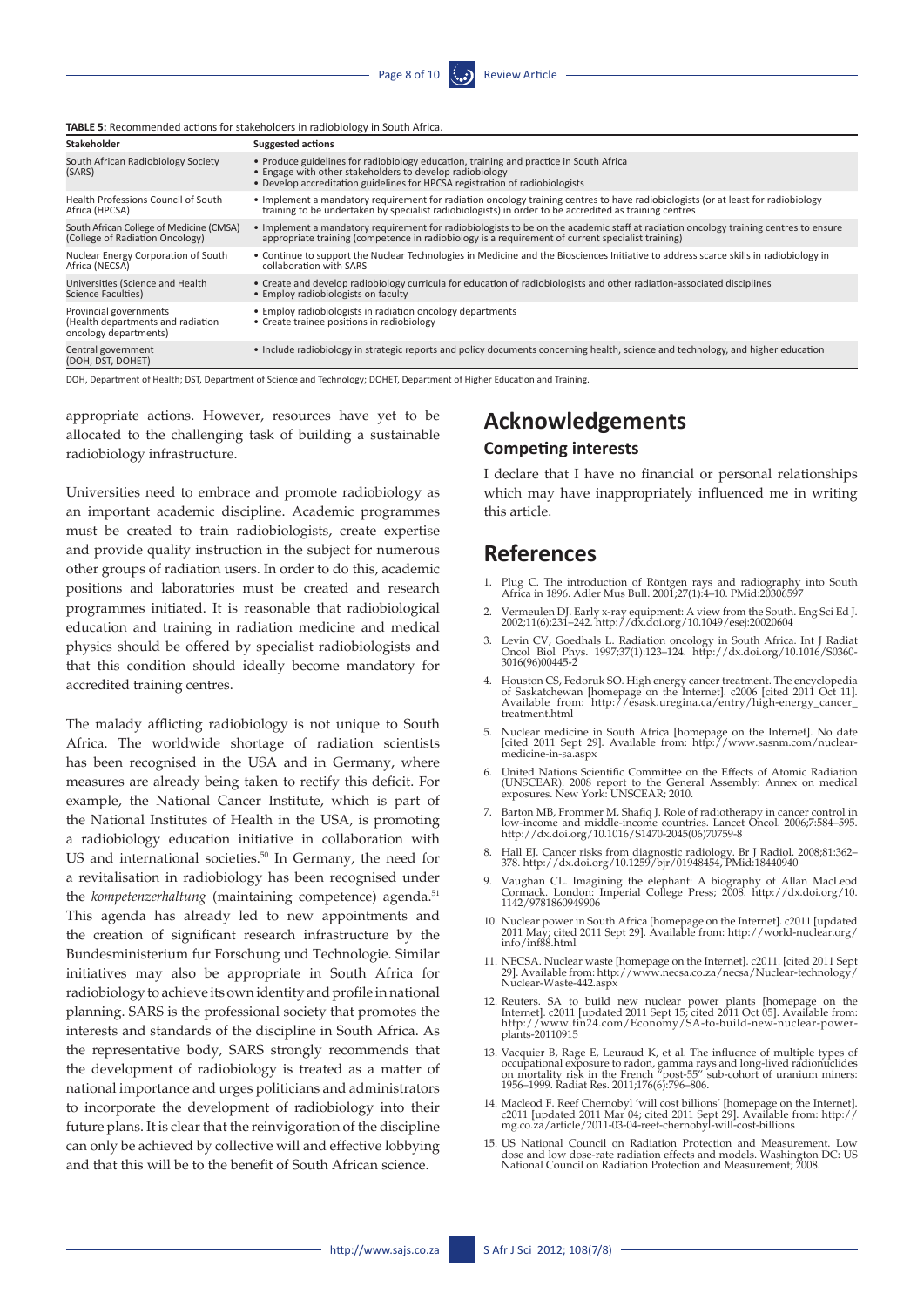- 16. Ulsh BA. Checking the foundation: Recent radiobiology and the linear no-threshold theory. Health Physics. 2010;99:747–758. [http://dx.doi.](http://dx.doi.org/10.1097/HP.0b013e3181e32477) [org/10.1097/HP.0b013e3181e32477](http://dx.doi.org/10.1097/HP.0b013e3181e32477), PMid:21068593
- 17. Koeberg workers contaminated [homepage on the Internet]. c2010 [updated 2011 [updated 20]. Available from: [http://www.news24.](http://www.news24.com/SouthAfrica/News/Koeberg-workers-contaminated-20100920 ) [com/SouthAfrica/News/Koeberg-workers-contaminated-20100920](http://www.news24.com/SouthAfrica/News/Koeberg-workers-contaminated-20100920 )<br>com/SouthAfrica/News/Koeberg-work
- 18. Shisana O, Rehle T, Simbayi LC, et al. South African national HIV prevalence, incidence, behaviour and communication survey 2008: A turning tide among teenagers? Cape Town: HSRC Press; 2009.
- 19. Baeyens A, Slabbert JP, Willem P, Jozela S, Van der Merwe D, Vral A. Chromosomal radiosensitivity of HIV positive individuals. Int J Radiat Biol. 2010;86(7):584–592. [http://dx.doi.org/10.3109/09553001003734576,](http://dx.doi.org/10.3109/09553001003734576) PMid:20
- 20. Blekkenhorst G, Jones D, Duffett R, Hendrikse A, Hunter A. The response of mouse skin to fractionated doses of fast neutrons (66 MeVp-Be) with variable interfraction and overall treatment times. Strahlenther Onkol. 1995;171(1):42–48. PMid:7839304
- 21. Böhm L, Gueulette J, Jones DTL, et al. Radiobiological intercomparison of two clinical neutron beams using the regeneration of mouse jejunal crypts. Strahlenther Onkol. 1990;166:242–245. PMid:2109358
- 22. Böhm L, Blekkenhorst G, Slabbert JP, Verheye F, Jones DTL, Yudelev M. RBE and OER measurements of the p(66) + Be neutron beam at Faure, South Africa. Strahlenther Onkol. 1992;168:42–47. PMid:1734591
- 23. Blekkenhorst G, Hendrikse A, Kent C, Jones, DTL, Van Aardweg MJ.<br>Preclinical studies with the Faure high energy neutron facility: Response of<br>pig skin to the fractionated doses of fast 66 MeVp-Be neutrons. Radiother<br>On
- 24. Gueulette, J, Böhm L, De Coster BM, et al. RBE variation as a function of depth in the 200 MeV proton beam produced at the National Accelerator<br>Centre in Faure (South Africa). Radiother Oncol. 1997;42:303–309. [http://](http://dx.doi.org/10.1016/S0167-8140%2897%2901919-1)<br>[dx.doi.org/10.1016/S0167-8140\(97\)01919-1](http://dx.doi.org/10.1016/S0167-8140%2897%2901919-1)
- 25. Gueulette J, Böhm L, Slabbert JP, et al. Proton relative biological effectiveness (RBE) for survival in mice after thoracic irradiation with fractionated doses. Int J Radiat Oncol Biol Phys. 2000;47:1051–1058. [http://](http://dx.doi.org/10.1016/S0360-3016%2800%2900535-6) [dx.doi.org/10.1016/S0360-3016\(00\)00535-6](http://dx.doi.org/10.1016/S0360-3016%2800%2900535-6)
- 26. Kent CR, Blekkenhorst GH. In vivo radiosensitization by diethyldithiocarbamate. Radiat Res. 1988;116(3):539–546. [http://dx.doi.](http://dx.doi.org/10.2307/3577395) [org/10.2307/3577395,](http://dx.doi.org/10.2307/3577395) PMid:2849781
- 27. Binder A, Theron T, Donninger H, Parker MI, Böhm L. Radiosensitization and DNA repair inhibition by pentoxifylline in NIH-3T3 transfectants. Int J Radiat Biol. 2002;78:991–1000. [http://dx.doi.org/10.1080/0955300021000](http://dx.doi.org/10.1080/0955300021000016369) [016369,](http://dx.doi.org/10.1080/0955300021000016369) PMid:12456286
- 28. Serafin AM, Akudugu JM, Böhm L. Studies on the influence of DN[A repair](http://dx.doi.org/10.1007/s00240-003-0299-0) on radiosensitivity in prostate cell lines. Urol Res. 2003;31:227–231. [http://](http://dx.doi.org/10.1007/s00240-003-0299-0) [dx.doi.org/10.1007/s00240-003-0299-0,](http://dx.doi.org/10.1007/s00240-003-0299-0) PMid:12669154
- 29. Akudugu JM, Theron T, Serafin A, Böhm L. Influence of DNA doublestrand break rejoining on clonogenic survival and micronucleus yield in<br>human cell lines. Int J Radiat Biol. 2004;80:93–104. [http://dx.doi.org/10.10](http://dx.doi.org/10.1080/09553002310001655449)<br>[80/09553002310001655449](http://dx.doi.org/10.1080/09553002310001655449), PMid:15164791
- 30. Hendrikse A, Blekkenhorst G. The effect of irradiation in air or in hyperbaric oxygen on the Fib/T tumor in WHT mice pretreated with a hypoxic gas mixture. Radiat Res. 1991;125(1):28–33. [http://dx.doi.](http://dx.doi.org/10.2307/3577978) org/10.2307/3577
- 31. Sealy R, Jacobs P, Wood L, et al. [The treatment of tumors by the induction](http://www.ncbi.nlm.nih.gov/pubmed/2743260) [of anemia and irradiation in hyperbaric oxygen.](http://www.ncbi.nlm.nih.gov/pubmed/2743260) Cancer. 1989;64(3):646– 652. PMid:2743260
- 32. Sealy R, Cridland S, Blekkenhorst G, Barry L, Rombouts T. Interstitial misonidazole: Clinical experience in advanced mouth cancer. Clin Radiol. 1988;39(2):182–185. PMid:3356098
- 33. Hering ER, Blekkenhorst G, Harrison GG, et al. [Single-dose relative](http://www.ncbi.nlm.nih.gov/pubmed/3790897) [biological effectiveness and toxicity studies under conditions of](http://www.ncbi.nlm.nih.gov/pubmed/3790897) [hypothermia and hyperbaric oxygen.](http://www.ncbi.nlm.nih.gov/pubmed/3790897) Br J Radiol. 1986;59(707):1099–1103. PMid:3790897
- 34. Sealy R, Harrison GG, Morrell D, et al. A feasibility study of a new approach to clinical radiosensitisation: Hypothermia and hyperbaric oxygen in combination with pharmacological vasodilatation. Br J Radiol. 1986;59(7
- 35. Hering ER, Sealy GR, Dowman P, Blekkenhorst G. OER and RBE for 125I and 192Ir at low dose rate on mammalian cells. Radiother Oncol. 1987;10(3):247–252. [http://dx.doi.org/10.1016/S0167-8140\(87\)80010-5](http://dx.doi.org/10.1016/S0167-8140%2887%2980010-5)
- 36. Hunter AJ, Blekkenhorst GH. The effects of 2-deoxyglucose and amino-oxyacetic acid on the radiation response of mammalian cells in vitro. Int J Radiat Biol. 1998 Mar;73(3):311–324. [http://dx.doi.org/](http://dx.doi.org/10.1080/095530098142419) 10.1080/0955300981
- 37. Hendrikse AS, Hunter AJ, Keraan M, Blekkenhorst GH. Effects of low dose irradiation on TK6 and U937 cells: Induction of p53 and its role in cell-cycle delay and the adaptive response. Int J Radiat Biol. 2000;76(1):11–21. [http://](http://dx.doi.org/10.1080/095530000138961) [dx.doi.org/10.1080/095530000138961](http://dx.doi.org/10.1080/095530000138961)
- 38. Akudugu JM, Böhm L. Micronuclei and apoptosis in glioma and neuroblastoma cell lines and the role of other lesions in the reconstruction [of cellular radiosensitivity. Radiat Environ](http://dx.doi.org/10.1007/s00411-001-0121-8) Biophys. 2001;40:295–300. [http://dx.doi.org/10.1007/s00411-001-0121-8,](http://dx.doi.org/10.1007/s00411-001-0121-8) PMid:11820738
- 39. Akudugu JM, Serafin A, Slabbert JP, Böhm L. Frequency of radiation-<br>induced micronuclei in neuronal cells does not correlate with clonogenic<br>survival. Radiat Res. 2000;153:62–67. [http://dx.doi.org/10.1667/0033-](http://dx.doi.org/10.1667/0033-7587%282000%29153%5b0062:FORIMI%5d2.0.CO;2)<br>7587(20
- 40. Le Roux J, Slabbert J, Smit B, Blekkenhorst G. Assessment of the micronucleus assay as a biological dosimeter using cytokinesis-blocked<br>lymphocytes from cancer patients receiving fractionated partial body-<br>radiotherapy. Strahlenther Onkol. 1998;174(2):75–81. [http://dx.doi.](http://dx.doi.org/10.1007/BF03038479)<br>org/10.1007/B
- 41. International Atomic Energy Agency Directory of Radiotherapy Centres<br>
[homepage on the Internet]. c2003–2004 [cited 2011 Sept 29]. Available<br>
from: <http://www-naweb.iaea.org/nahu/dirac/login.asp>
- 42. International Atomic Energy Agency. Radiation biology: A handbook for teachers and students [document on the Internet]. c2010 [cited 2012 Jan 20]. Available from: [http://www-pub.iaea.org/MTCD/Publications/PDF/](http://www-pub.iaea.org/MTCD/Publications/PDF/TCS-42_web.pdf) [TCS-42\\_web.pdf](http://www-pub.iaea.org/MTCD/Publications/PDF/TCS-42_web.pdf)
- 43. Baumann M, Leer JWH, Dahl O, et al. Updated European core curriculum<br>for radiotherapists (radiation oncologists). Recommended curriculum for<br>the specialist training of medical practitioners in radiotherapy (radiation<br>o
- 44. Zeman EM, Dynlacht JR, Rosenstein BS, Dewhirst MW. Toward a national consensus: Teaching radiobiology to radiation oncology residents. Int J Radiat Oncol Biol Phys. 2002;54(3):861–872. [http://dx.doi.org/10.1016/](http://dx.doi.org/10.1016/S0360-3016%2802%2902968-1) [S0360-3016\(02\)02968-1](http://dx.doi.org/10.1016/S0360-3016%2802%2902968-1)
- 45. ACGME. ACGME Program Requirements for Graduate Medical Education<br>in Radiation Oncology: ACGME Approved Focused Revision: 17 June 2010<br>Effective: 1 July 2011 [document on the Internet]. No date [cited 2011 Sept<br>29]. Ava
- 46. Hussey DH, Sagerman RH, Halberg F, Dubey A, Coleman CN. Report of the 1997 SCAROP survey on resident training. Society of Chairmen of Academic Radiation Oncology Programs. Acad Radiol. 2000;7:176–183. http://dx.doi.org
- 47. Coleman CN, Stone HB, Alexander GA, et al. Education and training for radiation scientists: Radiation research program and American Society of Therapeutic Radiology and Oncology Workshop, Bethesda, Maryland, May 12–14, [org/10.1667/RR3096](http://dx.doi.org/10.1667/RR3096), PMid:14640790
- 48. Dynlacht JR, Zeman EM. Recent initiatives for radiation oncology resident education in radiation and cancer biology. Radiat Res. 2007;168:262–265. <http://dx.doi.org/10.1667/RR0953.1>, PMid:17722362
- 49. Rosenstein BS, Held KD, Rockwell S, Williams JP, Zeman EM. American society for radiation oncology (ASTRO) survey of radiation biology educators in U.S and Canadian radiation oncology residency programs. Int J Radiat O
- 50. National Cancer Institute. Radiation research program. Radiobiology education initiative [homepage on the Internet]. No date [cited 2011 Oct 6].<br>Available from: http://rrp.cancer.gov/education/default.htm
- 51. Strahlenschutzkommission Sitzung 211. [Radiation protection meeting 211 Long-term assurance of future expertise in radiation research in Germany]<br>[document on the Internet]. c2006 [cited 2012 Jan 20]. Available from:<br><http://www.ssk.de/de/werke/2006/voltext/ssk0617.pdf>. German.
- 52. Cohen L. Radiotherapy in breast cancer: 1. The dose–time relationship: Theoretical considerations. Br J Radiol. 1952;25:636–642. [http://dx.doi.](http://dx.doi.org/10.1259/0007-1285-25-300-636) [org/10.1259/0007-1285-25-300-636](http://dx.doi.org/10.1259/0007-1285-25-300-636), PMid:12997667
- 53. Reising J. About Fermilab history and archives project [homepage on the Internet]. c2006 [updated 2006 Jan 24; cited 2011 Oct 06]. Available from: <http://history.fnal.gov/ctf.html>
- 54. Vogt AB. Jewish Women's Archive: Tikvah Alper 1909–1995 [homepage on the Internet]. No date [updated 2009 March 01; cited 2011 Oct 06].<br>Available from:<http://jwa.org/encyclopedia/article/alper-tikvah>
- 55. Alper T. Cellular radiobiology*.* Cambridge: Cambridge University Press; 1979.
- 56. Alper T, Cramp WA, Haig DA, Clarke MC. Does the agent of scrapie replicate without nucleic acid? Nature. 1967;214(5090):764–766. [http://](http://dx.doi.org/10.1038/214764a0) [dx.doi.org/10.1038/214764a0](http://dx.doi.org/10.1038/214764a0), PMid:4963878
- 57. ICRU. Gray medal presented: Professor Dudley Goodhead received 15th Gray Medal [homepage on the Internet]. c2010 [cited 2011 Oct 10]. [Available from: http://www.icru.org/index.php?option=com\\_content& task=view&id=199](http://www.icru.org/index.php?option=com_content&task=view&id=199)
- 58. Lavin MF, Khanna KK. ATM: The protein encoded by the gene mutated<br>in the radiosensitive syndrome ataxia-telangiectasia. Int J Radiat Biol.<br>1999;75(10):1201–1214.<http://dx.doi.org/10.1080/095530099139359>
- 59. Seymour CB, Mothersill C. Radiation-induced bystander effects implications for cancer. Nat Rev Cancer. 2004;4(2):158–164. [http://dx.doi.](http://dx.doi.org/10.1038/nrc1277) [org/10.1038/nrc1277,](http://dx.doi.org/10.1038/nrc1277) PMid:14964312
- 60. Withers HR, Taylor JMG, Maciejewski B. The hazard of tumor clonogen repopulation during radiotherapy. Acta Oncol. 1988;27(2):131–146. [http://](http://dx.doi.org/10.3109/02841868809090333) [dx.doi.org/10.3109/02841868809090333,](http://dx.doi.org/10.3109/02841868809090333) PMid:3390344
- 61. Pajonk F, Vlashi E, McBride WH. Radiation resistance of cancer stem cells: The 4 R's of radiobiology revisited. Stem Cells. 2010;28:639–648. [http://](http://dx.doi.org/10.1002/stem.318) [dx.doi.org/10.1002/stem.318](http://dx.doi.org/10.1002/stem.318), PMid:20135685, PMCid:2940232